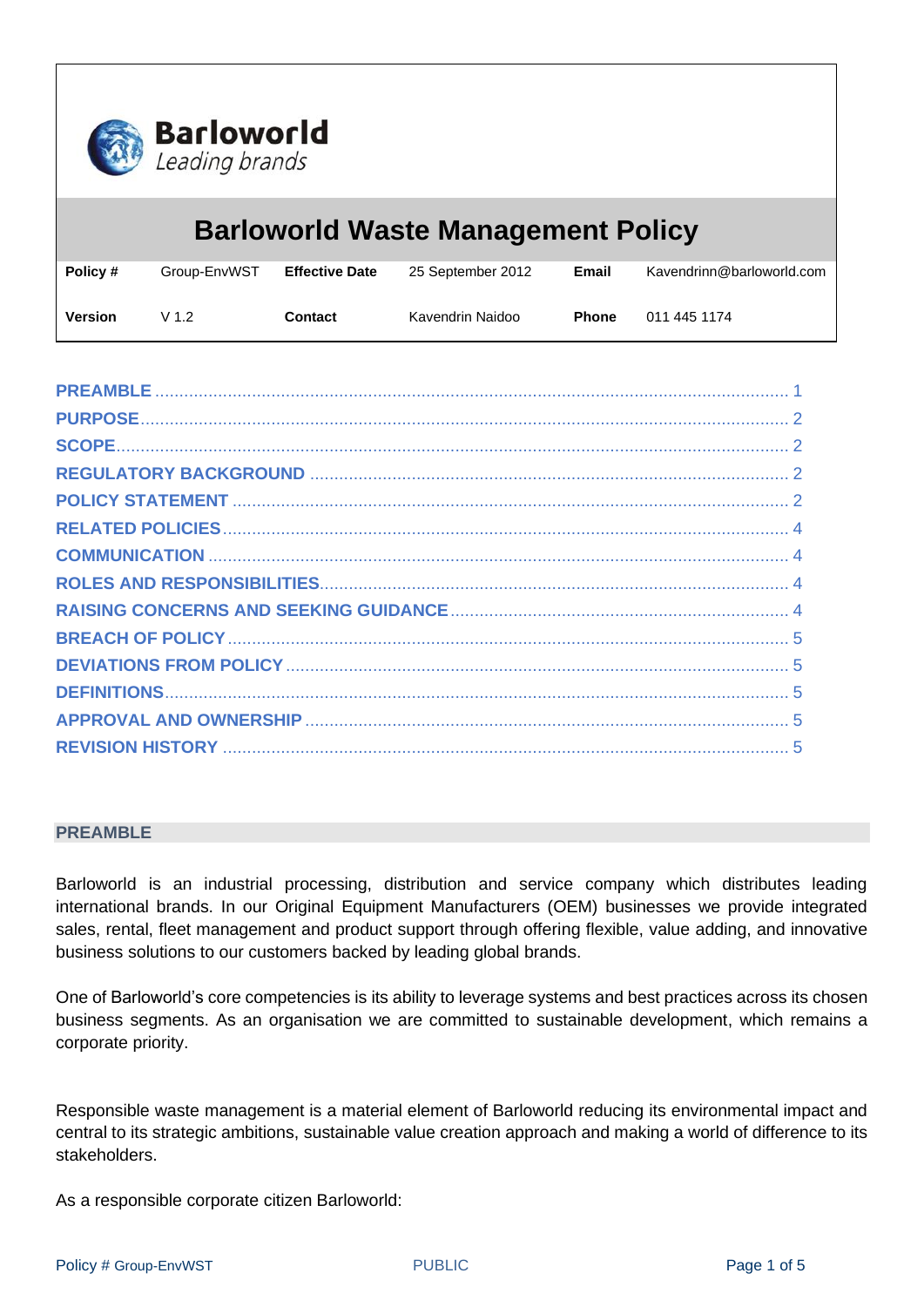- Appreciates the importance of responsible waste management, recycling, reuse, recovery, extended lifecycle (rebuild and remanufacture), and responsible waste disposal
- Recognises irresponsible waste management practices are a threat to the environment as well as the health and safety of its employees, the communities it serves and operates in, and poses a serious threat to the ecology.
- Encourages all its stakeholders to consider positive steps they may take with regards to responsible and sustainable waste management
- Participates in its value-chain to promote responsible waste management and appropriate responses
- Invests in recycling, remanufacture and rebuild facilities that support internal waste management imperatives and broaden customer offerings
- Commits to handling waste, including hazardous waste, according to applicable local regulatory requirements and international standards
- Recognises that sustainable waste management practices provide opportunities for cost savings and support Shared Value creation
- Has clear accountability for waste stewardship with the group's Board and Executive, as a part of good corporate governance
- Incorporates waste management and related considerations in its strategic framework, which is underpinned by sustainable development.

# <span id="page-1-0"></span>**PURPOSE**

As part of its business model, Barloworld strives to minimise the negative impacts of its operations on Natural Capital and the environment. Waste management considerations form an integral part of daily business activities, including risk management, strategic planning, capital and operational expenditure, investments and operating procedures.

The objective of this policy is to drive responsible waste stewardship within the Barloworld operating context and to outline the minimum expectations across Barloworld to minimise waste while enhancing responsible waste management and waste disposal practices within its direct operations.

# <span id="page-1-1"></span>**SCOPE**

<span id="page-1-2"></span>The policy applies to all Barloworld employees, across all its operations and territories.

# **REGULATORY BACKGROUND**

Across the various jurisdictions where Barloworld operates, waste management regulations are in place that serve to govern and regulate activities related to waste including management, handling and disposal.

At a minimum, we expect all Barloworld operations to comply with their relevant local legislative framework and regulations, including those related to waste.

Examples within the South African jurisdiction include, National Environmental Management Act (NEMA), supported specifically by the Waste Act.

# <span id="page-1-3"></span>**POLICY STATEMENT**

| P1. | <b>Commitment</b>                                                                                                                                                                                                                                                                                                                                                                                                                                                                                                                                                                                                                                          |
|-----|------------------------------------------------------------------------------------------------------------------------------------------------------------------------------------------------------------------------------------------------------------------------------------------------------------------------------------------------------------------------------------------------------------------------------------------------------------------------------------------------------------------------------------------------------------------------------------------------------------------------------------------------------------|
|     | Waste management is an integral part of management in the company and is recognised as one<br>of the corporate priorities.<br>In all its divisions, Barloworld will publish divisional Waste Management Policies appropriate to<br>the business of each division, subordinate to this company policy, which will, inter alia:<br>Establish clear accountability for waste management performance with divisional Executives<br>$\circ$<br>and top management, as a part of good corporate governance<br>Require compliance with relevant waste management legislation, other standards and<br>$\circ$<br>codes of practice to which the company subscribes |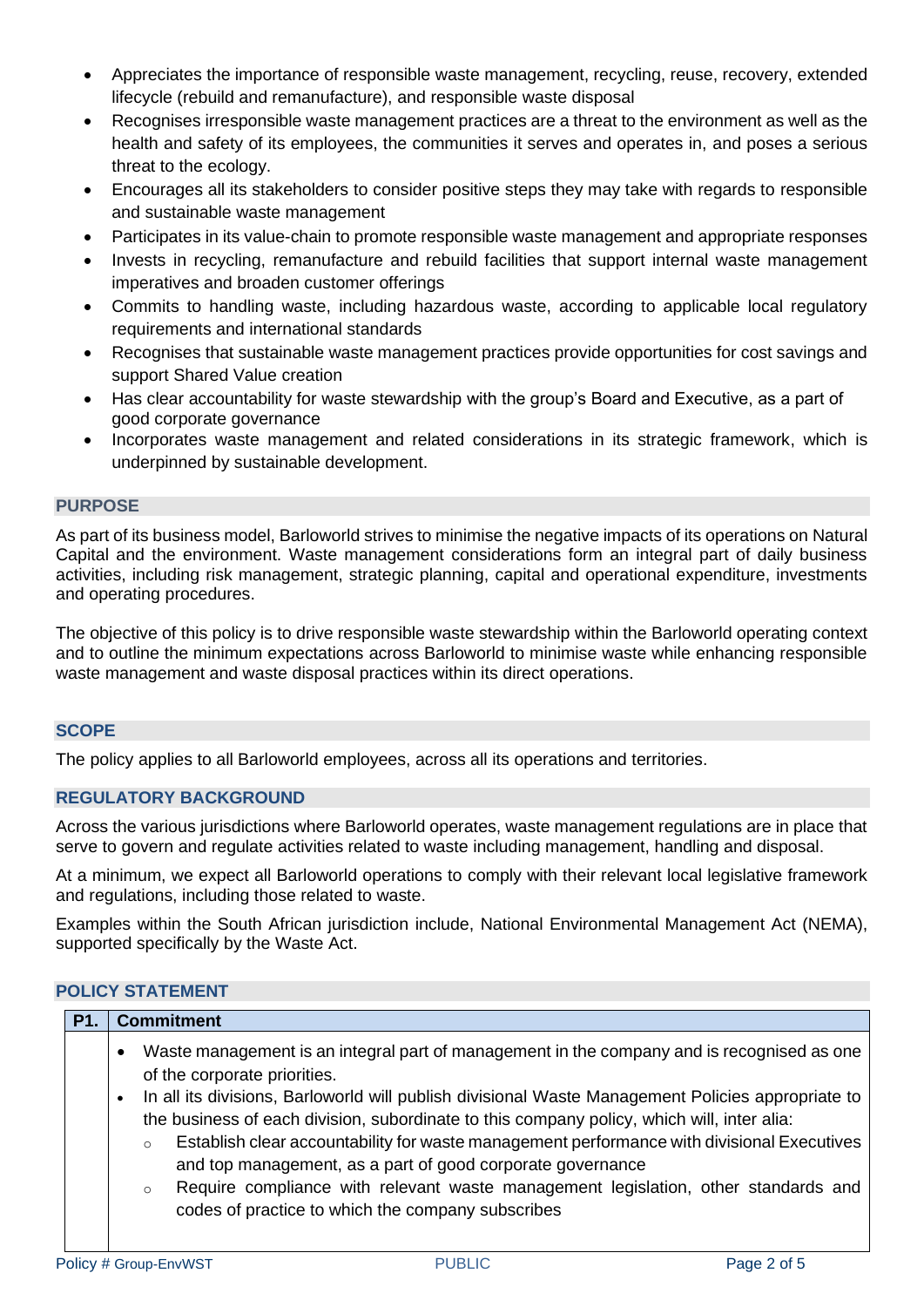|     |           | Where practicable, optimise responsible waste management, prioritizing waste minimisation<br>$\circ$<br>through source reduction and selective purchasing, recycling, recovery and reuse, extended                                                                                                                                                                                                                                                                                                                                                                                                                                                                                                                                                                                                                         |
|-----|-----------|----------------------------------------------------------------------------------------------------------------------------------------------------------------------------------------------------------------------------------------------------------------------------------------------------------------------------------------------------------------------------------------------------------------------------------------------------------------------------------------------------------------------------------------------------------------------------------------------------------------------------------------------------------------------------------------------------------------------------------------------------------------------------------------------------------------------------|
|     |           | lifecycle (rebuild and remanufacture), and responsible waste disposal.<br>Ensure that waste management considerations form part of the company's overall business<br>$\circ$<br>and risk management processes                                                                                                                                                                                                                                                                                                                                                                                                                                                                                                                                                                                                              |
|     |           | Ensure responsible waste management considerations, are incorporated into its facilities<br>$\circ$<br>and maintenance cycles, its strategic plans as well as expansion projects and acquisitions                                                                                                                                                                                                                                                                                                                                                                                                                                                                                                                                                                                                                          |
|     |           | Promote waste management awareness within company operations<br>$\circ$<br>Require the maintenance of open dialogue with stakeholders, including customers and<br>$\circ$                                                                                                                                                                                                                                                                                                                                                                                                                                                                                                                                                                                                                                                  |
|     |           | suppliers to promote environmental protection through responsible waste management<br>practices                                                                                                                                                                                                                                                                                                                                                                                                                                                                                                                                                                                                                                                                                                                            |
|     |           | Develop contingency procedures to deal with unscheduled occurrences and community<br>$\circ$<br>concerns.                                                                                                                                                                                                                                                                                                                                                                                                                                                                                                                                                                                                                                                                                                                  |
|     | $\bullet$ | Environmental Management Systems implemented in the divisions will include aspects of waste<br>management to guide environmental responsibility and accountability at all levels of<br>management and continual improvement of environmental performance through self-<br>assessment and auditing.                                                                                                                                                                                                                                                                                                                                                                                                                                                                                                                         |
|     | $\bullet$ | Barloworld will continue to assess its physical, regulatory, reputational and financial risks<br>associated with waste and, where practicable, adapt its operations, processes and procedures<br>accordingly. It will also pursue relevant identified opportunities where practicable                                                                                                                                                                                                                                                                                                                                                                                                                                                                                                                                      |
| P2. |           | <b>Guiding Principles</b>                                                                                                                                                                                                                                                                                                                                                                                                                                                                                                                                                                                                                                                                                                                                                                                                  |
|     | $\bullet$ | All operations shall comply with the following principles and initiatives:<br>Measurement and reporting of material environmental indicators including waste<br>$\circ$<br>management<br>Appropriate targets are set and initiatives implemented once reliable baselines have<br>$\circ$                                                                                                                                                                                                                                                                                                                                                                                                                                                                                                                                   |
|     |           | been achieved for applicable indicators<br>Monitoring and reporting mechanisms track progress made against set targets.<br>$\circ$                                                                                                                                                                                                                                                                                                                                                                                                                                                                                                                                                                                                                                                                                         |
|     |           | Aspirational improvement targets set for responsible waste management practices.<br>$\circ$                                                                                                                                                                                                                                                                                                                                                                                                                                                                                                                                                                                                                                                                                                                                |
|     |           | Barloworld is cognisant of its responsibility for all its products and services, raw material usage<br>and management of waste products after use. Where practicable Barloworld will make<br>sustainable use of renewable resources and, wherever practicable, use renewable or recyclable<br>materials. In addition, the company will promote the efficient and optimal use of finite resources,<br>thereby conserving such resources. The company will reduce and, where practicable eliminate,<br>waste through appropriate and sustainable waste minimisation techniques. All waste will be<br>handled and disposed of through legally compliant, safe and responsible methods. The<br>management of waste by disposal to landfill will be used as a last resort, where alternatives are<br>not practicably available. |
|     | $\bullet$ | Waste management considerations will form part of assessments for significant new projects<br>and of the planning phase for modifications to existing operations.                                                                                                                                                                                                                                                                                                                                                                                                                                                                                                                                                                                                                                                          |
|     | $\bullet$ | Barloworld will strive to minimise the environmental, health and safety risks to employees and<br>the communities in which the company operates through safe technologies, facilities and<br>operating procedures.                                                                                                                                                                                                                                                                                                                                                                                                                                                                                                                                                                                                         |
|     | $\bullet$ | All operations will be prepared for emergencies. Barloworld divisions will strive to appropriately<br>communicate with those affected by conditions caused by the company that endangers the<br>environment or public health and safety.                                                                                                                                                                                                                                                                                                                                                                                                                                                                                                                                                                                   |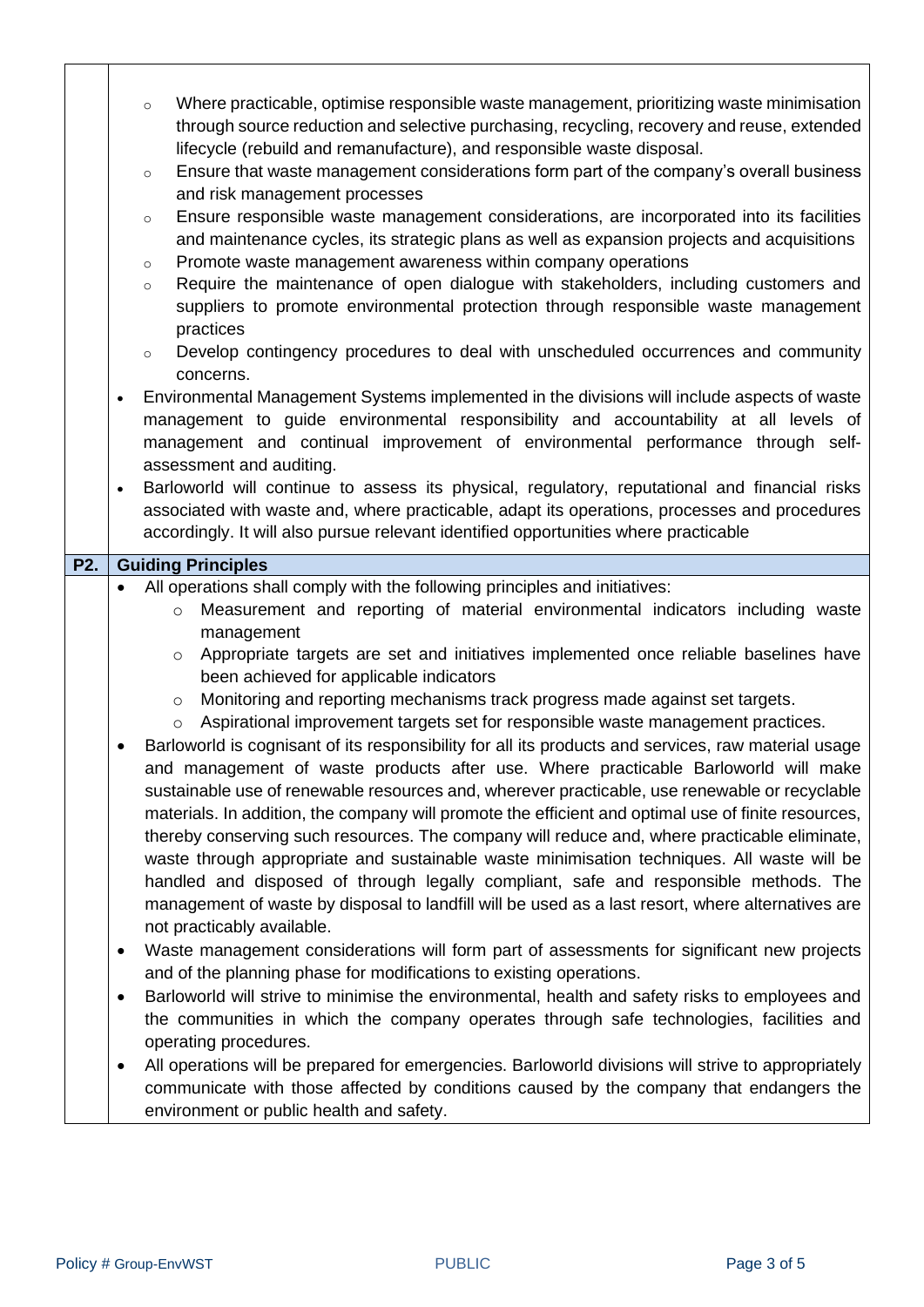# <span id="page-3-0"></span>**RELATED POLICIES**

All operations within the Barloworld Group are expected to uphold the principles contained within this policy which is to be read in conjunction with the policies as detailed below:

| <b>Policy name</b>                                   | <b>Purpose</b>                                                                                                                                            |  |
|------------------------------------------------------|-----------------------------------------------------------------------------------------------------------------------------------------------------------|--|
| Barloworld Worldwide Code of<br>Conduct              | To set out the Barloworld Values expected to be upheld by all<br>Barloworld employees                                                                     |  |
| <b>Barloworld Climate Change</b>                     | To set out the minimum required standards for understanding and<br>limiting our contribution to Climate Change within the Barloworld<br>operating context |  |
| Barloworld Environmental                             | To set out the minimum required standards for Environmental<br>considerations within the Barloworld operating context                                     |  |
| <b>Barloworld Energy Efficiency</b><br>Policy        | To set out the minimum required standards for Energy related aspects<br>within the Barloworld operating context                                           |  |
| Barloworld Water Use and<br><b>Management Policy</b> | To set out the minimum required standards for responsible water<br>stewardship and related aspects within the Barloworld operating<br>context             |  |

#### <span id="page-3-1"></span>**COMMUNICATION**

<span id="page-3-2"></span>This policy should be communicated to all Barloworld employees, across all its operations and regions.

#### **ROLES AND RESPONSIBILITIES**

The Chief Executive Officer and Board of Directors in each division are the environmental champions and are responsible and accountable for waste management practices.

Divisional Executive management have the responsibility to ensure compliance with this policy and at their discretion to define the processes, procedures and other mechanisms by which the policy is implemented.

Implemented processes ensure that the Barloworld Group Chief Executive Officer and Board of Directors are fully informed about pertinent environmental issues, including waste management.

#### <span id="page-3-3"></span>**RAISING CONCERNS AND SEEKING GUIDANCE**

If any person is seeking advice on aspects within this policy, they are encouraged to contact the Barloworld Group Sustainability Manager [\(sustainability@barloworld.com\)](mailto:sustainability@barloworld.com).

If any person becomes aware of a circumstance or action that violates or appears to violate this policy, they are encouraged to contact their manager, or alternatively the Barloworld Ethics Line at [www.tip-offs.com.](http://www.top-offs.com/)

The Barloworld Ethics Line is an independent and confidential system for reporting allegations of unethical behaviour, illegal actions, or actions that violate the Barloworld Worldwide Code of Conduct.

The Barloworld Global Whistleblowing Policy applies to the use of the Barloworld Ethics Line and it contains the contact details pertaining to each company, division, or business unit.

Barloworld is committed to ensuring that no employee suffers any occupational detriment as a result of reporting a genuine concern in good faith.